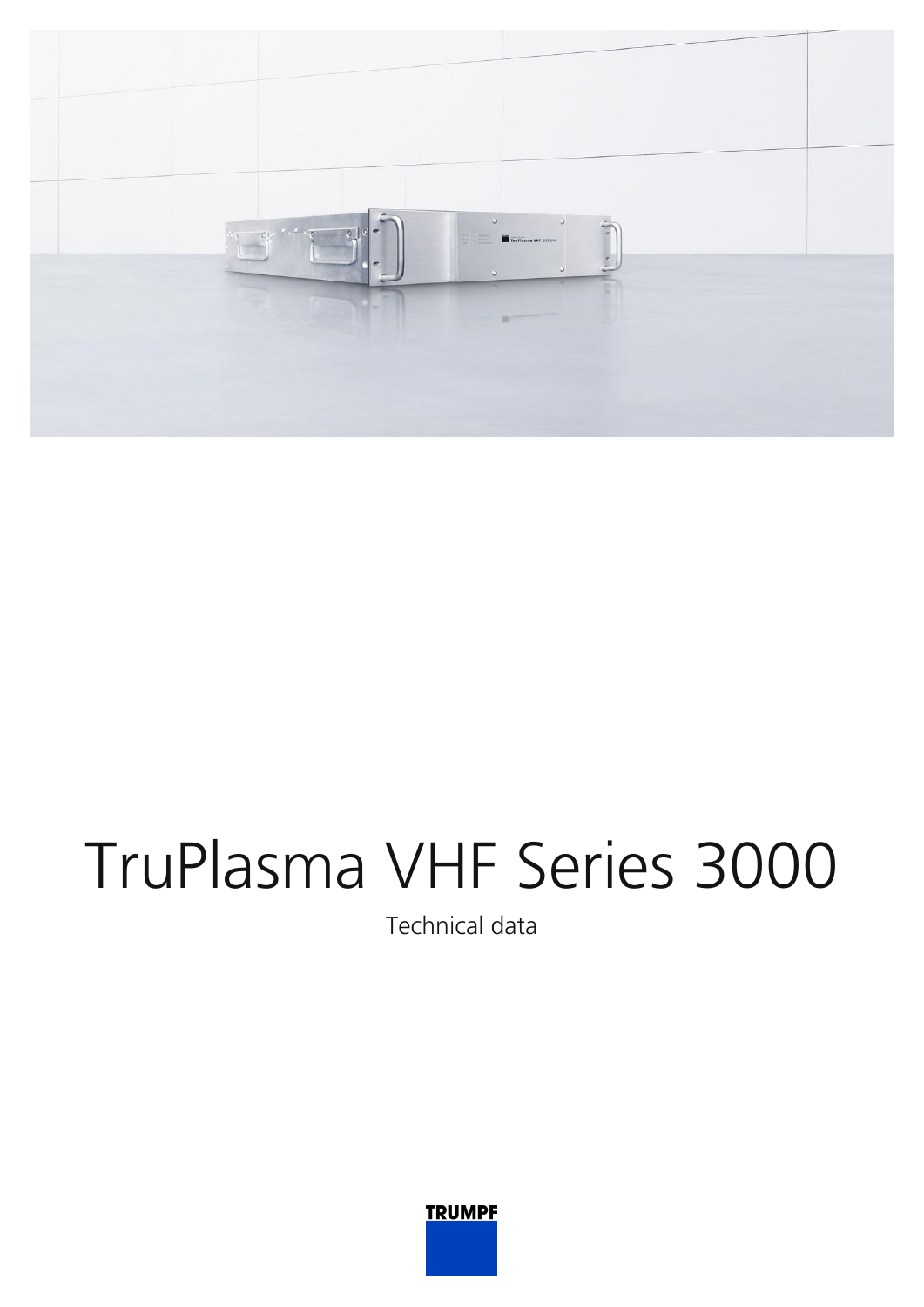|                                 | <b>Truplasma VHF</b><br>1000-2.5/60 | <b>TruPlasma VHF</b><br>3000-5/40  | <b>TruPlasma VHF</b><br>3000-10/40 |
|---------------------------------|-------------------------------------|------------------------------------|------------------------------------|
| <b>RF OUTPUT</b>                |                                     |                                    |                                    |
| <b>OUTPUT POWER</b>             | 2.5 kW                              | 5 kW                               | 10 kW                              |
| RATED POWER                     | 2.5 kW                              | 5 kW                               | 10 kW                              |
| NOMINAL LOAD IMPEDANCE          | $50\Omega$                          | 50 $\Omega$                        | 50 $\Omega$                        |
| OUTPUT FREQUENCY                | 60 MHz                              | 40.68 MHz                          | 40.68 MHz                          |
| <b>NETWORK CONNECTION DATA</b>  |                                     |                                    |                                    |
| LINE VOLTAGE                    | 200 - 480 V                         | 200 - 480 V                        | 200 - 480 V                        |
| LINE FREQUENCY                  | 50-60 Hz                            | 50-60 Hz                           | 50-60 Hz                           |
| LINE INPUT POWER                | 4 kVA                               | 9.3 kVA                            | 18.6 kVA                           |
| POWER FACTOR                    | 0.95                                | 0.95                               | 0.95                               |
| <b>COMMUNICATION INTERFACES</b> |                                     |                                    |                                    |
| <b>SYNC INTERFACES</b>          | yes                                 | yes                                | yes                                |
| ANALOG/DIGITAL                  | yes                                 | yes                                | yes                                |
| RS 232 / RS 485                 | yes                                 | yes                                | yes                                |
| <b>PROFIBUS</b>                 | no                                  | no                                 | no                                 |
| ETHERCAT                        | yes                                 | yes                                | yes                                |
| <b>DEVICENET</b>                | yes                                 | yes                                | yes                                |
| <b>HOUSING</b>                  |                                     |                                    |                                    |
| WEIGHT                          | 23 kg                               | 32 kg                              | 53 kg                              |
| IP PROTECTION CLASS             | 30                                  | 30                                 | 30                                 |
| <b>COOLING REQUIREMENTS</b>     |                                     |                                    |                                    |
| MAXIMUM WATER PRESSURE          | 7 bar                               | 7 bar                              | 7 bar                              |
| MINIMUM PRESSURE DIFFERENCE     | 2 bar                               | 2 bar                              | 2 bar                              |
| MINIMUM FLOW RATE               | 8 l/min                             | 8 l/min                            | 10 l/min                           |
| COOLANT TEMPERATURE             | $5 °C - 35 °C$                      | $5^{\circ}$ C - 35 °C <sup>1</sup> | 5 °C - 35 °C                       |
| <b>GENERAL</b>                  |                                     |                                    |                                    |
| <b>OVERALL EFFICIENCY</b>       | 70 %                                | 70 %                               | 70 %                               |
| <b>CERTIFICATES / STANDARDS</b> | Semi S2, SEMI F47, UL, CE, RoHs     | SEMI S2, SEMI F47, UL, CE, RoHs    | Semi S2, SEMI F47, UL, CE, RoHs    |
| <b>AMBIENT CONDITIONS</b>       |                                     |                                    |                                    |
| <b>OUTSIDE TEMPERATURE</b>      | $5 °C - 40 °C$                      | $5 °C - 40 °C$                     | 5 °C - 40 °C                       |
| <b>HUMIDITY</b>                 | 5 % - 85 %                          | $5% - 85%$                         | 5 % - 85 %                         |
| <b>BAROMETRIC PRESSURE</b>      | 79.5 kPa - 106 kPa                  | 79.5 kPa - 106 kPa                 | 79.5 kPa - 106 kPa                 |

## **TruPlasma VHF 3000-10/60**

| <b>RF OUTPUT</b>       |             |
|------------------------|-------------|
| <b>OUTPUT POWER</b>    | 10 kW       |
| RATED POWER            | 10 kW       |
| NOMINAL LOAD IMPEDANCE | 50 $\Omega$ |
| OUTPUT FREQUENCY       | 60 MHz      |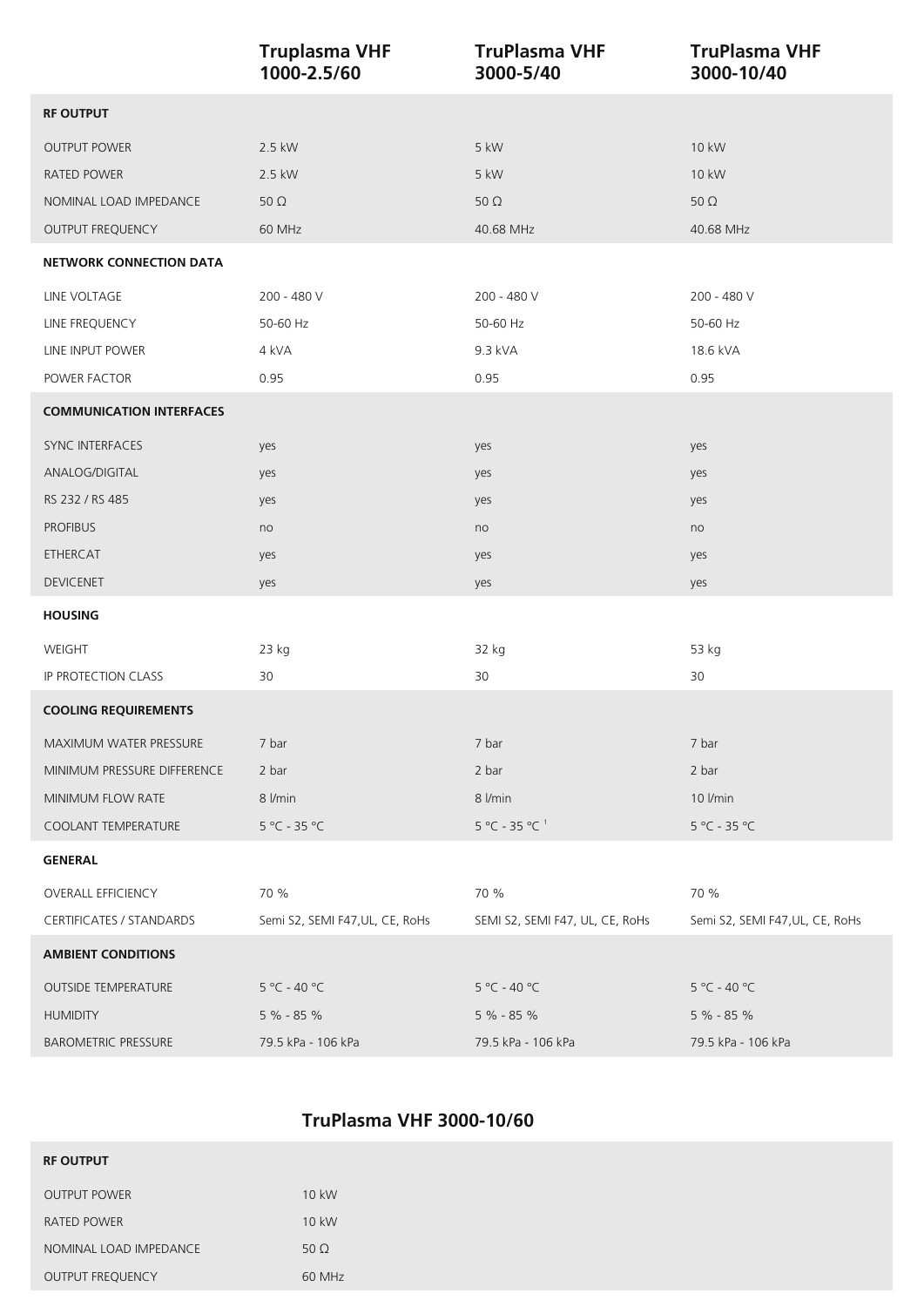## **TruPlasma VHF 3000-10/60**

| <b>NETWORK CONNECTION DATA</b>  |                                 |  |
|---------------------------------|---------------------------------|--|
| LINE VOLTAGE                    | 200 - 480 V                     |  |
| LINE FREQUENCY                  | 50-60 Hz                        |  |
| LINE INPUT POWER                | 18.6 kVA                        |  |
| POWER FACTOR                    | 0.95                            |  |
| <b>COMMUNICATION INTERFACES</b> |                                 |  |
| <b>SYNC INTERFACES</b>          | yes                             |  |
| ANALOG/DIGITAL                  | yes                             |  |
| RS 232 / RS 485                 | yes                             |  |
| <b>PROFIBUS</b>                 | no                              |  |
| <b>ETHERCAT</b>                 | yes                             |  |
| <b>DEVICENET</b>                | yes                             |  |
| <b>HOUSING</b>                  |                                 |  |
| WEIGHT                          | 53 kg                           |  |
| IP PROTECTION CLASS             | 30                              |  |
| <b>COOLING REQUIREMENTS</b>     |                                 |  |
| MAXIMUM WATER PRESSURE          | 7 bar                           |  |
| MINIMUM PRESSURE DIFFERENCE     | 2 bar                           |  |
| MINIMUM FLOW RATE               | 10 l/min                        |  |
| COOLANT TEMPERATURE             | $5 °C - 35 °C$                  |  |
| <b>GENERAL</b>                  |                                 |  |
| <b>OVERALL EFFICIENCY</b>       | 70 %                            |  |
| CERTIFICATES / STANDARDS        | Semi S2, SEMI F47, UL, CE, RoHs |  |
| <b>AMBIENT CONDITIONS</b>       |                                 |  |
| <b>OUTSIDE TEMPERATURE</b>      | $5 °C - 40 °C$                  |  |
| <b>HUMIDITY</b>                 | 5 % - 85 %                      |  |
| <b>BAROMETRIC PRESSURE</b>      | 79.5 kPa - 106 kPa              |  |